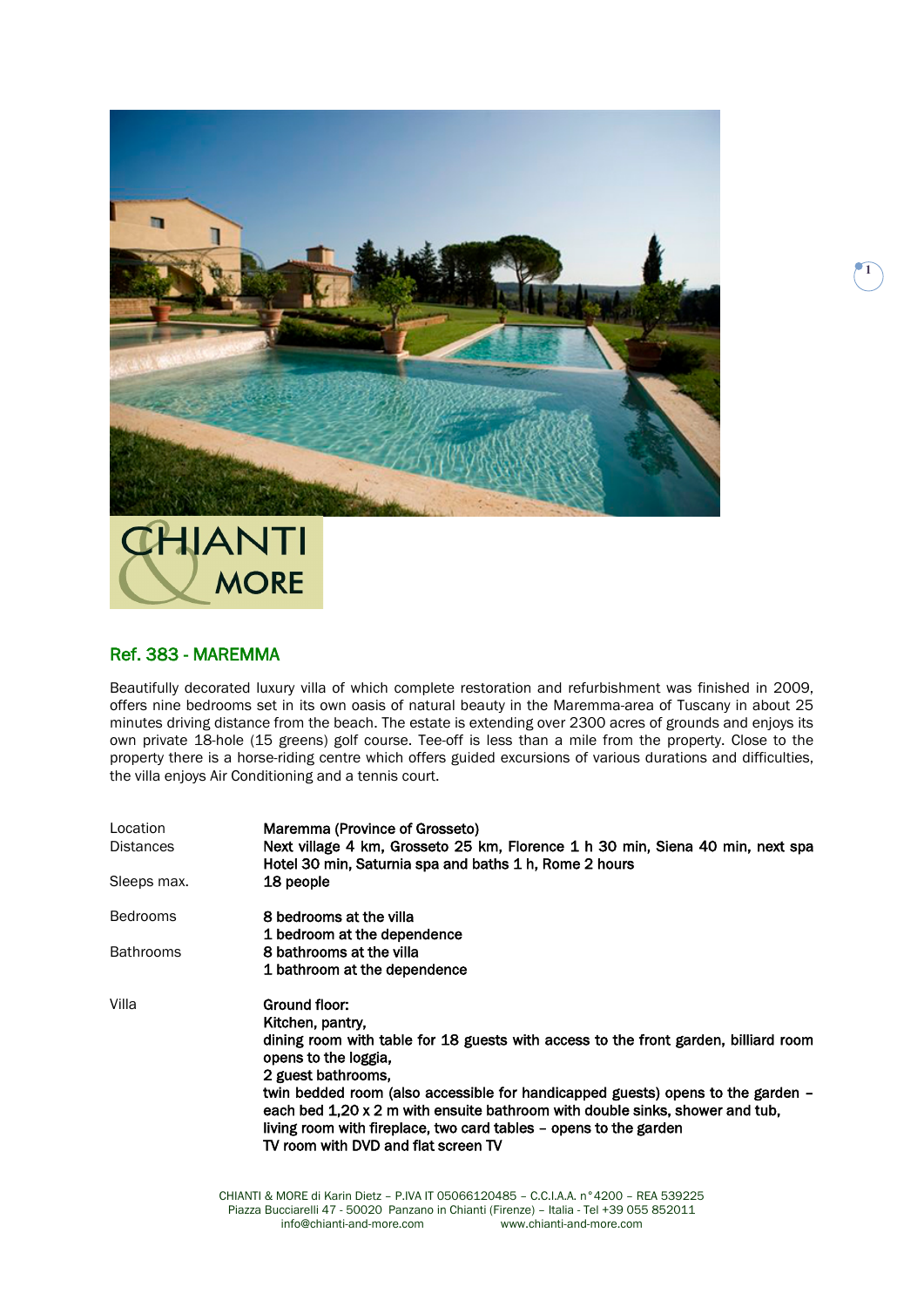|                                                                            | First floor:<br>Library equipped with fax and printer, access to the roof terrace<br>Bedroom with queen size bed (180x200 cm) with ensuite bathroom with double<br>sink, shower and tub - corner bedroom with great views and 3 large windows<br>Bedroom with twin beds (120 x 200 cm) with ensuite bathroom with shower<br>Bedroom with queen size bed $(180 \times 200 \text{ cm})$ with ensuite bathroom with shower<br>(the size of the room is smaller than the other bedrooms) - corner bedroom with<br>great views and 3 large windows<br>Bedroom with single bed (100 x 200 cm) with ensuite bathroom with shower |
|----------------------------------------------------------------------------|---------------------------------------------------------------------------------------------------------------------------------------------------------------------------------------------------------------------------------------------------------------------------------------------------------------------------------------------------------------------------------------------------------------------------------------------------------------------------------------------------------------------------------------------------------------------------------------------------------------------------|
|                                                                            | Bedroom (Master suite) with queen size bed with large ensuite bathroom with<br>oversized shower and tub, sitting area and ample closet space - corner bedroom<br>with rooftop access and spectacular views<br>Bedroom with twin beds $(120 \times 200 \text{ cm})$ with ensuite bathroom with shower and<br>double sink                                                                                                                                                                                                                                                                                                   |
| Views<br>Pool                                                              | On the uncontaminated landscape<br>Very scenic, infinity, three individual pools<br>Pool 1: 5 x 5 m, depth 50cm<br>Pool 2: 5 x 10 m, depth 1 m<br>Pool 3: 5 x 15 m, depth 1,50                                                                                                                                                                                                                                                                                                                                                                                                                                            |
|                                                                            | Open from May 15th to October 15th                                                                                                                                                                                                                                                                                                                                                                                                                                                                                                                                                                                        |
| Pool House<br>Spa                                                          | Outdoor bar with large refrigerator and ice maker, bathroom with shower<br>Several terraces and outside dining in the patio with dining area for 18 guests<br>Yes<br>Silo:<br>Outside terrace<br>Ground floor: gym facilities and shower<br>First floor: sauna for 2 persons, Jacuzzi for 2 persons, fireplace                                                                                                                                                                                                                                                                                                            |
|                                                                            | Third floor: queen size bed $(170 \times 190 \text{ cm})$ , fireplace, ensuite bathroom with shower                                                                                                                                                                                                                                                                                                                                                                                                                                                                                                                       |
| Garden<br>Golf Course                                                      | Spacious, private<br>Yes, private 18-hole (15 green) course in complete harmony with its environment                                                                                                                                                                                                                                                                                                                                                                                                                                                                                                                      |
| Tennis                                                                     | Yes                                                                                                                                                                                                                                                                                                                                                                                                                                                                                                                                                                                                                       |
| Horse riding                                                               | Very close to the property; offers excursions as well as boxes and paddocks, only for<br>experts, not for beginners                                                                                                                                                                                                                                                                                                                                                                                                                                                                                                       |
| Pets<br>Parking lot                                                        | No.<br>yes                                                                                                                                                                                                                                                                                                                                                                                                                                                                                                                                                                                                                |
| Kitchen equipment<br>Washing machine<br>TV<br><b>DVD</b><br>CD<br>Internet | Large Refrigerator with freezer, two ovens, stove top with 10 burners, coffee maker,<br>dishwasher, toaster, microwave, all kind of pots, pans, dishes, cutlery, glasses etc.,<br>water purification tank, double sink single sink, breakfast table for six<br>Yes - laundry room with industrial washer and dryer<br>Yes (SAT)<br>Yes<br>Yes<br>Yes, broad band with cable (not wifi)                                                                                                                                                                                                                                    |
| Telephone                                                                  | Yes                                                                                                                                                                                                                                                                                                                                                                                                                                                                                                                                                                                                                       |